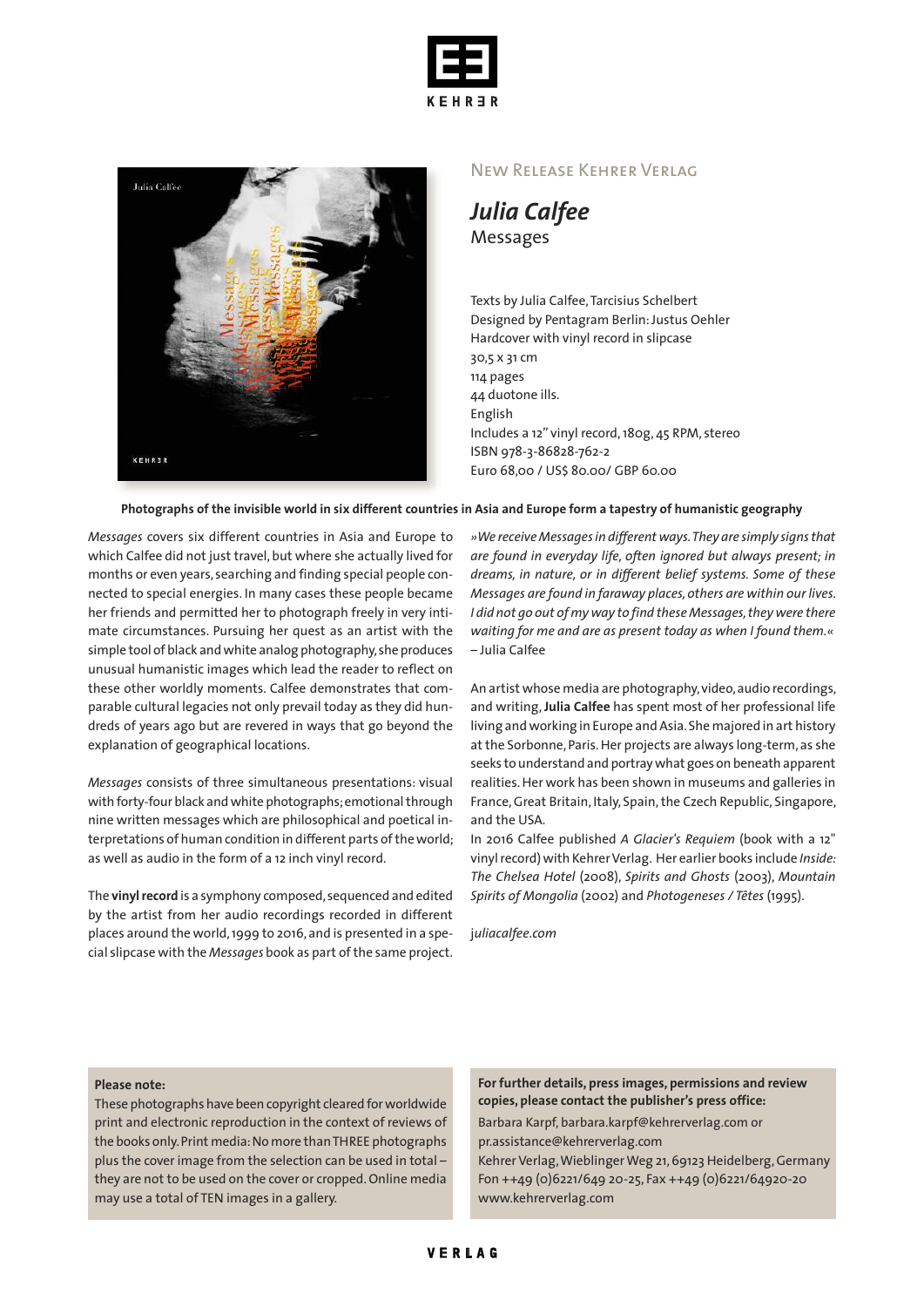

## **Press images**





01 The clothed stone statue guarantees a peaceful journey to another world. Japan, Aomori Prefecture © Julia Calfee

02 The ritual of touching feet is a gesture of respect and welcome for a guest or passing stranger. India, Sankeshwar© Julia Calfee





03 The eternal sage guards the peace of this sanctuary without walls. Indonesia, Bali© Julia Calfee

04 Mandalas, symbols of impermanence, are constructed with single grains of sand and destroyed by the flick of a hand. India, Karnataka © Julia Calfee



05 Five-hundred-years-old Kuromatsu tree. Japan, Ishikawa Prefecture © Julia Calfee



06 This pool is fed by underground spring water that is believed to have healing powers. Indonesia, Bali © Julia Calfee